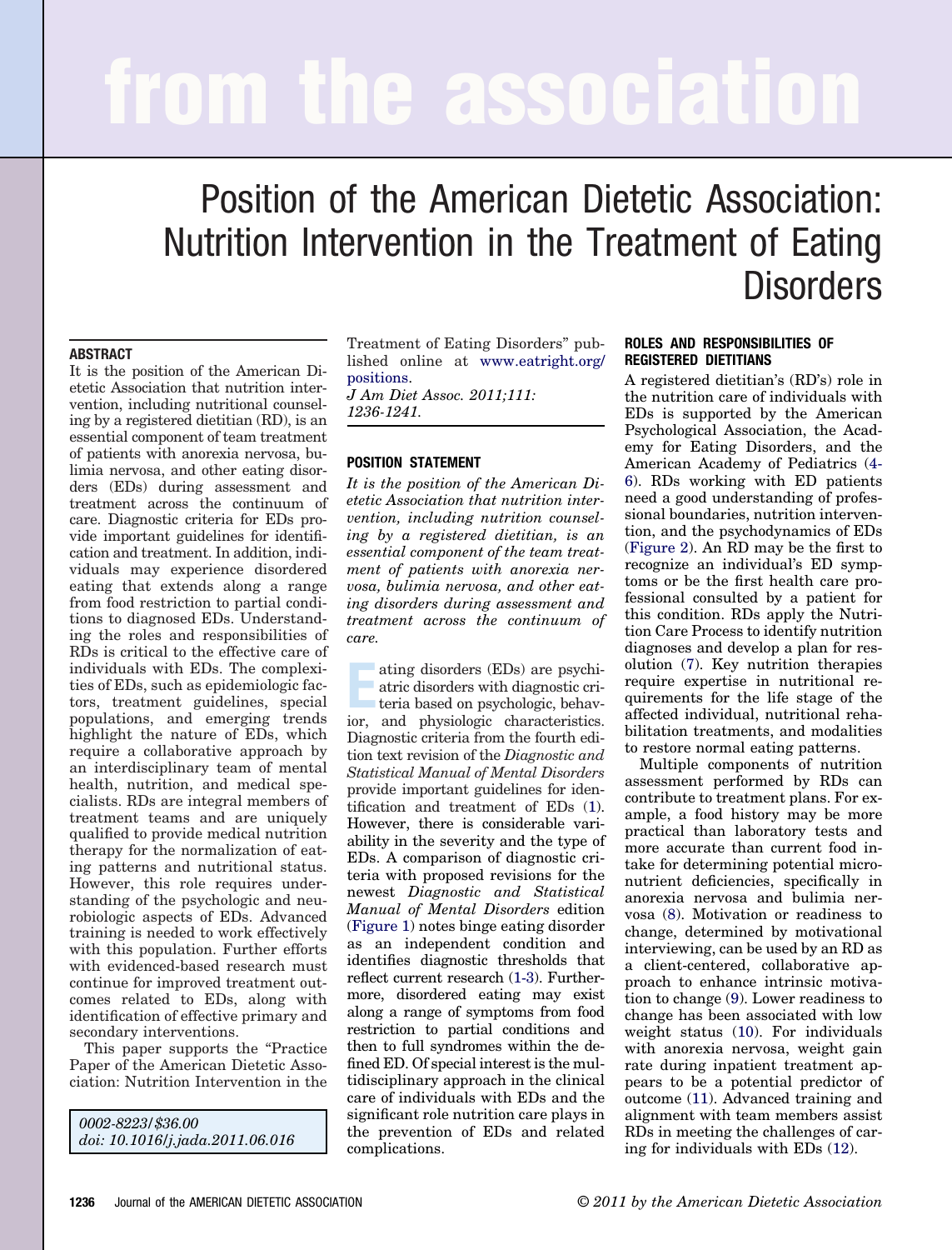#### **Anorexia nervosa. Types: Restricting or binge-eating/purging**

Diagnostic and Statistical Manual of Mental Disorders (DSM) IV

- Exaggerated drive for thinness
- Refusal to maintain a body weight above the standard minimum (eg,  $<85\%$  of expected weight)
- Intense fear of becoming fat with self-worth based on weight or shape
- Evidence of an endocrine disorder

# Proposed for DSM V

- Restricted energy intake relative to requirements leading to a markedly low body weight
- Intense fear of gaining weight or becoming fat or persistent behavior to avoid weight gain, even though at a markedly low weight
- Disturbance in the way in which one's body weight or shape is experienced

#### **Bulimia nervosa**

DSM IV

- Overwhelming urges to overeat and inappropriate compensatory behaviors or purging that follow the binge episodes (eg, vomiting, excessive exercise, alternating periods of starvation, and abuse of laxatives or drugs)
- Similar to anorexia nervosa, individuals with bulimia nervosa also display psychopathology, including a fear of being overweight

#### Proposed for DSM V

- Recurrent episodes of binge eating with a sense of a lack of control with inappropriate compensatory behavior
- Self-evaluation is unduly influenced by body shape and weight
- The disturbance does not occur exclusively during episodes of anorexia nervosa.

#### **Binge eating disorder**

DSM IV

● Classified under eating disorders not otherwise specified

Proposed for DSM V

- Repeated episodes of overconsumption of food with a sense of a lack of control with a list of possible descriptors such as how much is eaten and distress about the episode
- Frequency described as at least once a week for 3 months

# **Eating disorders not otherwise specified**

DSM IV

- Considered to be partial syndromes with frequency of symptoms that vary from above diagnostic criteria
- Distinguishing feature of binge eating disorder is binge eating, with a lack of self-control, without inappropriate compensatory behaviors

Proposed for DSM V

- Diagnostic criteria to be established for binge eating disorder
- Possible descriptions of eating problems such as purging disorder and night eating syndrome

<span id="page-1-0"></span>**Figure 1.** Comparison of proposed revisions in diagnostic criteria for eating disorders. Data from references [\(1,2\)](#page-4-0).

# **EPIDEMIOLOGIC FACTORS**

The frequency and distribution of individuals affected by EDs is unknown because the condition may exist for a considerable time period before clinical detection. Cases may go unreported due to the sensitive nature and secretive behaviors associated with the condition, and epidemiologic research is lacking from all population groups. Risk factors found to precede an ED diagnosis include sex, ethnicity, early childhood eating and gastrointestinal problems, elevated weight and shape concerns, negative self-evaluation, sexual abuse and other traumas, and general psychiatric morbidity [\(13\)](#page-4-8). Prospective studies indicate risk for

eating pathology and include perceived pressure for thinness, thin-ideal internalization, body dissatisfaction, self-reported dietary restraint, negative affect, and substance use [\(14\)](#page-4-9).Genetics and neurobiological vulnerabilities are emerging as predisposing factors [\(15,16\)](#page-4-10).

The National Comorbidity Survey Replication study [\(17\)](#page-4-11) reported lifetime prevalence rates for anorexia nervosa at 0.3% in men and 0.9% in women, for bulimia nervosa 0.5% in men and 1.5% in women, and for binge eating disorder 2% in men and 3.5% in women [\(17\)](#page-4-11). As expected, a diagnosis of anorexia nervosa was associated with lower body mass index

status and the reverse pattern found for binge eating disorder [\(17\)](#page-4-11). Despite consideration that homosexuality may be a risk factor for EDs among men, evidence is lacking [\(18\)](#page-4-12). Age trends differ within conditions, with the greatest frequency of anorexia nervosa and bulimia nervosa occurring during adolescence, whereas binge eating disorder occurs well into adulthood. Evidence also suggests an increasing trend in EDs for middleaged women [\(19\)](#page-4-13). In longitudinal research of girls aged 12 to 15 years, Stice and colleagues [\(20\)](#page-4-14) found that 12% of these adolescents experienced some form of ED. An important consideration for prevention of EDs and asso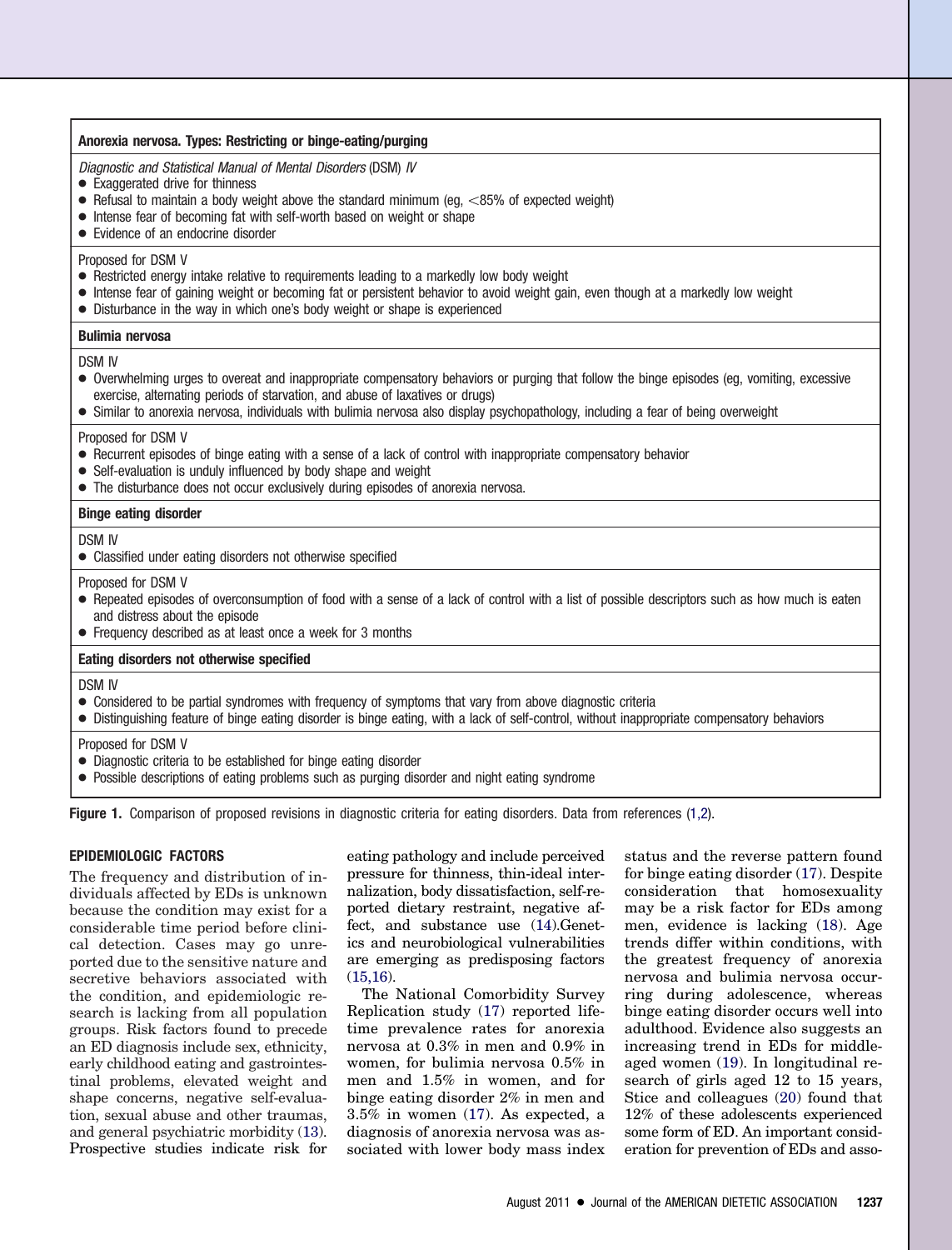**Nutrition assessment:** Identify nutrition problems that relate to medical or physical condition, including eating disorder symptoms and behaviors. ● Perform anthropometric measurements; including height and weight history, complete growth chart, assess growth patterns and maturation in younger patients (ages 20 years and younger)

- Interpret biochemical data; especially to assess risk of refeeding syndrome
- Evaluate dietary assessment; eating pattern, core attitudes regarding weight, shape, eating
- Assess behavioral-environmental symptoms; food restriction, bingeing, preoccupation, rituals secretive eating, affect and impulse control, vomiting or other purging, excessive exercise
- Apply nutrition diagnosis and create a plan to resolve nutrition problems, coordinate plan with team members

**Nutrition intervention:** Calculate and monitor energy and macronutrient intake to establish expected rates of weight change, and to meet body composition and health goals. Guide goal setting to normalize eating patterns for nutrition rehabilitation and weight restoration or maintenance as appropriate**.**

- Ensure diet quality and regular eating pattern, increased amount and variety of foods consumed, normal perceptions of hunger and satiety, and suggestions about supplement use
- Provide psychosocial support and positive reinforcement; structured refeeding plan
- Counsel individuals and other caregivers on food selection considering individual preferences, health history, physical and psychological factors, and resources

**Nutrition monitoring and evaluation:** Monitor nutrient intake and adjust as necessary.

- Monitor rate of weight gain, once weight restored, adjust food intake to maintain weight
- Communicate individual's progress with team and make adjustments to plan accordingly

**Care coordination:** Provide counsel to team about protocols to maximize tolerance of feeding regimen or nutrition recommendations, guidance about supplements to ensure maximum absorption, minimize drug nutrient interactions, and referral for continuation of care as needed.

- Work collaboratively with treatment team, delineate specific roles and tasks, communicate nutrition needs across the continuum of settings (eg, inpatient, day treatment, outpatient)
- Act as a resource to other health care professionals and the family, provide education
- Advocate for evidenced-based treatment and access to care

**Advanced training:** Seek specialized training in other counseling techniques, such as cognitive behavioral therapy, dialectical behavior therapy, and motivational interviewing.

- Use advanced knowledge and skills relating to nutrition, such as refeeding syndrome, maintaining appropriate weight and eating behaviors, body image, and relapse prevention
- Seek supervision and case consultation from a licensed mental health professional to gain and maintain proficiency in eating disorders treatments

<span id="page-2-0"></span>Figure 2. Roles and responsibilities of registered dietitians caring for individuals with eating disorders. Data from references [\(3-6,14,15\)](#page-4-16).

ciated complications is early identification of altered eating patterns and distorted body image, which may be revealed through questions with preteens and adolescents, as well as with adults [\(6,18,20\)](#page-4-15).

#### **Comorbid Illness and EDs**

Patients with EDs often experience other psychiatric disorders [\(3,21\)](#page-4-16). Axis I psychiatric disorders (including depression, anxiety, body dysmorphic disorder, or chemical dependency) and Axis II personality disorders (particularly borderline personality disorder) are frequently seen in the ED population [\(3,4,21\)](#page-4-16). The characteristics of these conditions increase the complexity of treatment and necessitate additional counseling skills.

#### **Emerging Patterns of EDs**

Two areas of research on the course of EDs include the range of ED symp-

toms and problems associated with unhealthy weight management practices that can be associated with increased risk of binge eating and purging behaviors [\(22\)](#page-4-17). Proposed changes in diagnostic criteria for binge eating include the number of binge days (eg, subthreshold binge eating with at least two uncontrollable binge eating episodes or days per month for at least 3 months) [\(3,20\)](#page-4-16). Further description of purging disorder and night eating syndrome is under review [\(2,20\)](#page-4-18). The trend of orthorexia nervosa (not officially recognized in the fourth edition of the *Diagnostic and Statistical Manual of Mental Disorders*), an unhealthful fixation about eating so-called healthful foods, appears to be on the rise [\(23\)](#page-4-19). The rise in hospitalizations affecting men, women, and younger-aged children and restrictive eating practices in athletes point to increased need for ED prevention and care [\(24,25\)](#page-4-20).

#### **Insurance Coverage for EDs**

Health care reimbursement and utilization affects availability, accessibility, and quality of care for EDs [\(4\)](#page-4-1). Health care providers, including RDs, need to understand health insurance limitations to maximize the treatment benefits to individuals with EDs. National legislation such as the previously proposed Federal Response to Eliminate Eating Disorders Act would address treatment as well as prevention, research, and education needs. Ongoing priorities for RDs include educating insurance companies and policy makers about treatment needs for EDs, participating in cost-effectiveness analyses and outcome studies, and understanding how to navigate and guide families through the health insurance system.

#### **TREATMENT GUIDELINES FOR EDS**

EDs require a collaborative approach by an interdisciplinary team of men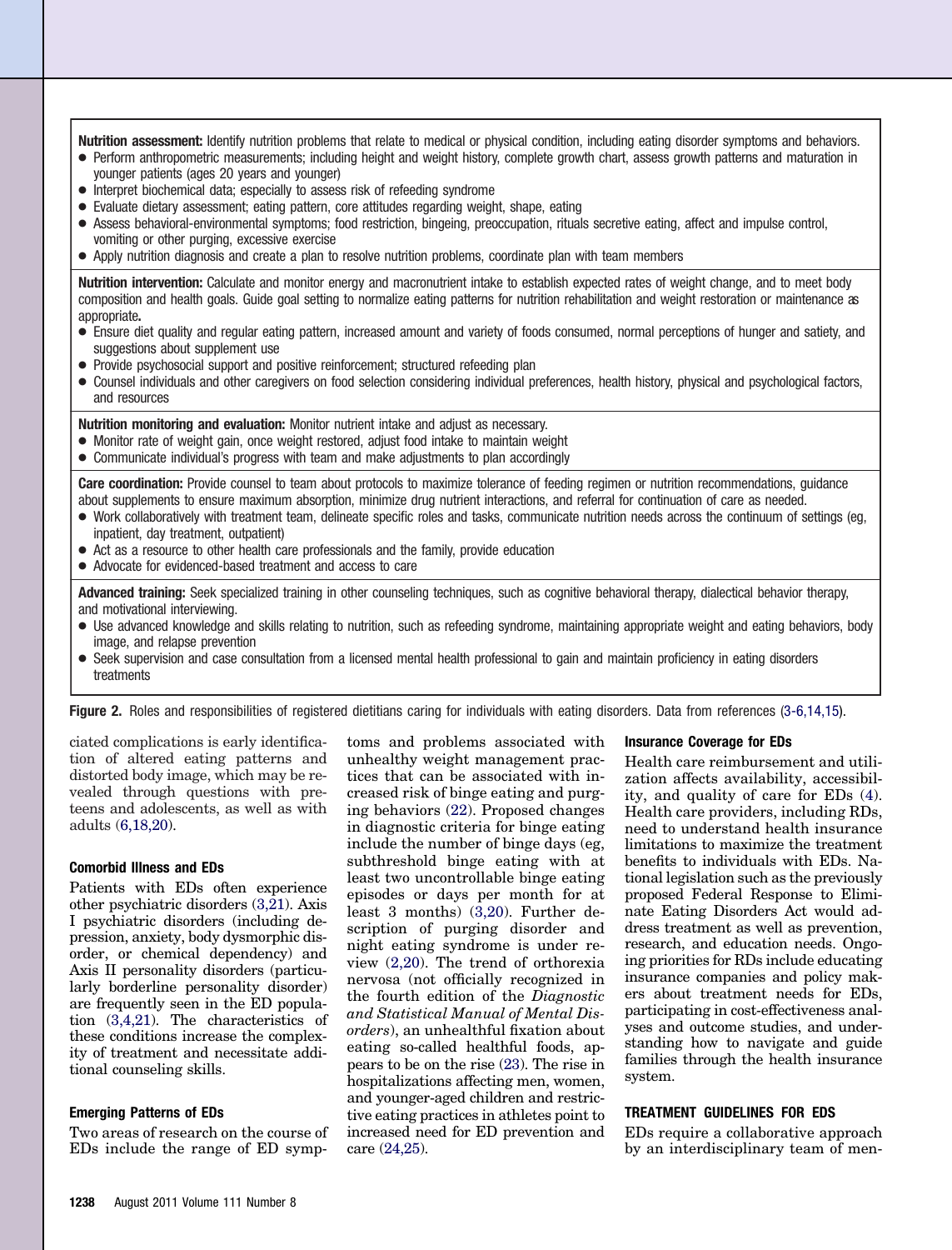tal health, nutrition, and medical specialists [\(4-6\)](#page-4-1). RDs contribute to the care process across the continuum of acute care, recovery, and relapse prevention or treatment. RDs' messages and communication style (verbal and nonverbal) must match an individual's treatment plan.

# **Types of Therapy**

Cognitive behavioral therapy (CBT), a psychotherapeutic modality aimed at helping an individual identify maladaptive cognitions, involves cognitive restructuring. Faulty beliefs and thought patterns about the relationship between eating patterns and physical symptoms are challenged with more accurate perceptions and interpretations such as discriminating between bloating with resumption of food intake and body weight changes. As a leading therapy for individuals with bulimia nervosa [\(26\)](#page-4-21), CBT has proven effective at lessening the frequency of binge eating behaviors, abnormal compensatory responses, and normalizing cognitions in individuals with bulimia nervosa. However, use of CBT with anorexia nervosa is challenging because disruptions in neurotransmitter secretions and functions limit a patient's response to treatment.

CBT for binge eating disorder places a primary emphasis on binge eating reduction and a secondary emphasis on weight loss if indicated. In a randomized controlled trial, interpersonal psychotherapy and CBT proved significantly more effective than behavioral weight loss treatment in eliminating binge eating after 2 years [\(8\)](#page-4-3). Treatment for binge eating disorder has preliminarily shown equivocal outcomes for subthreshold binge eating disorder emphasizing the importance of using the diagnostic criteria as a guide to treatment modality and not strict rules. Modifications in psychotherapy are necessary in binge eating disorder treatments because these individuals show lower levels of dietary restraint, higher levels of overweight and obesity, and more chaotic eating patterns. Of note, one small CBT intervention study [\(27\)](#page-5-0) for women who binge ate had positive results. In that study [\(27\)](#page-5-0), RDs intervened through discussions, didactic information, reflection questions, and homework exercises. Following the interventions, measurements of binge-eating severity and frequency, depression, body image, and selfesteem, showed improvement, although weight did not change significantly [\(27\)](#page-5-0).

Dialectical behavior therapy (DBT) has become increasingly popular as an ED treatment wherein emotional dysregulation is considered an influencing factor for the ED and symptomatic behaviors to be maladaptive coping skills. Thus, new coping skills are taught and practiced. Therapeutic goals aim to replace these behaviors with more constructive ones and decrease high-risk behaviors while also enhancing respect for self. Evidence suggests that DBT holds potential for decreasing binge eating and purging symptoms in selected populations [\(26\)](#page-4-21). Other psychotherapy for adults includes interpersonal therapy, psychodynamic therapy, family therapy, and group therapy. Self-esteem enhancement and assertiveness training may also be helpful [\(26\)](#page-4-21).

# **Special Populations**

**Athletes.** Dieting typically precedes the full-blown ED as an athlete restricts eating to achieve lower body weight for enhanced performance. This tends to occur more often in sports that encourage a lean physique, such as running, wrestling, dance, and gymnastics [\(6\)](#page-4-15). In female athletes, the interrelationships between energy availability, menstrual function, and bone mineral density may prompt the distinct symptoms of amenorrhea, disordered eating, and osteoporosis known as female athlete triad [\(25\)](#page-4-22). An athlete does not necessarily need to exhibit all three symptoms to be at risk for compromised health and an ED; rather, the individual is assessed across a spectrum of abnormal behaviors. RDs play a role in the identification and treatment of disordered eating patterns in this vulnerable population.

**Adolescents.** The stage of adolescence, with its combined biological, psychological, and sociocultural changes in proximity to puberty, has been identified as a vulnerable period for ED symptomology [\(15\)](#page-4-10). Body dissatisfaction, dietary restraint, and disordered eating may be influenced by peers and self-perception, thus influencing eating behaviors. For example, although not all adolescents consuming

vegetarian diets have EDs, this type of diet along with greatly limiting food choices can be a red flag of an ED [\(28\)](#page-5-1). An emerging trend in adolescents with chronic diseases includes teens with type 1 diabetes, especially girls, who skip insulin as a means of weight control, commonly referred to as diabulimia. Health outcomes for adolescents with type 1 diabetes with ED behaviors include poor physical and psychosocial quality of life, poor metabolic control, and maladaptive coping skills [\(29\)](#page-5-2).

Although not well studied, CBT, DBT, and dynamic therapy [\(30\)](#page-5-3) may decrease ED symptoms in adolescents. A specialized intervention, familybased (Maudsley) therapy can be efficacious in adolescents with anorexia nervosa and is being investigated with<br>bulimia nervosa treatment (6). http://ex.com/merrosa treatment [\(6\)](#page-4-15). Whereas family dysfunction is no longer seen as the main cause of ED symptoms, for some, family-based therapy can be effective. To facilitate an adolescent's transition to adulthood, RDs should consider eating patterns and perceptions of developmental changes in light of behaviors characteristic of EDs.

**Bariatric Surgery.** Although binge eating disorder often presents itself in those patients seeking weight loss surgery, it is a contraindication to surgery [\(31\)](#page-5-4). Regardless, many of these individuals will continue with the surgery. Thus, RDs can be pivotal team members in screening for disordered eating and treating patients. A discussion must occur with these patients to help them understand the challenging role binge eating disorder plays in nutrition and lifestyle changes pre- and postsurgery.

# **EMERGING SCIENCE**

RDs are typically poised to address tertiary conditions and provide appropriate medical nutrition therapy. However, because EDs are such irretractable illnesses, prevention may serve as the most logical and costeffective treatment. Prevention efforts could emphasize concepts in the paradigms of health at every size and intuitive eating [\(32\)](#page-5-5). Targeted prevention such as dissonance programs address thin-ideal internalization and challenge body distortions [\(33\)](#page-5-6). Theory-driven approaches addressing high-risk groups appear most promis-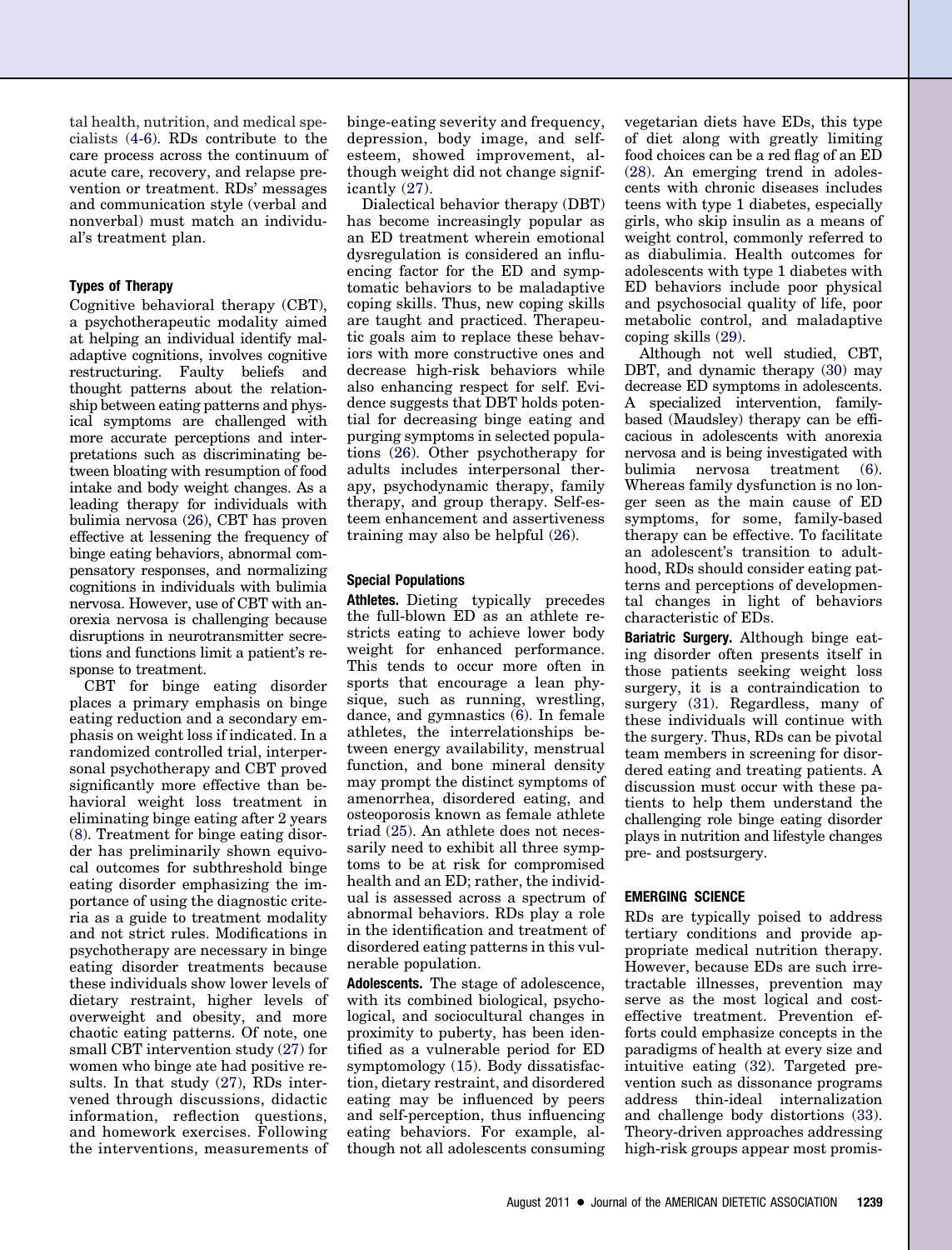ing vs universal or primary prevention approaches [\(34\)](#page-5-7). To promote body acceptance and lessen risk of disordered eating, RD messages should support health-centered behaviors, rather than weight-centered dieting [\(23\)](#page-4-19).

#### **Alternative Therapy**

Alternative therapy studies include both cost-effectiveness and clinical outcomes with alternative treatments in EDs. Researchers developed the Community Outreach Partnership Program (COPP) to address the needs of individuals who struggled with traditional interventions [\(35\)](#page-5-8). COPP assists clients to enhance quality of life by fostering independence, increasing hope, and enhancing social skills in the context of a client's economic, social, and physical living environment using hospital and community services. Preliminary results revealed decreased ED and psychiatric symptoms with 4 or more months of COPP. In addition, interventions using yoga, stress management skills, spirituality, and religiosity may lead to alternative thoughts and behaviors to reduce food preoccupation, mealtime anxiety, and disorders related to food [\(7,35\)](#page-4-2). Also, telemedicine and internet-based delivery offer potential for individuals with bulimia nervosa and eating disorders not otherwise specified short versions of CBT in conjunction with self-help [\(35\)](#page-5-8).

#### **Pharmacotherapy**

To date, no medications have Food and Drug Administration approval for the specific treatment of anorexia nervosa. Medication use for anorexia nervosa focuses on either reducing anxiety or alleviating mood symptoms to facilitate refeeding. Different proposed regimens relate to the treatment goals of weight restoration and weight maintenance phases. For example, evidence suggests that selective serotonin reuptake inhibitors may be efficacious during the maintenance phase of treatment, although not in weight restoration, due to the hyposerotonergic state caused by starvation  $(36)$ .

Pharmacotherapy appears to reduce eating disordered behavior and improve mood in patients with bulimia nervosa when augmented with

CBT. Currently, fluoxetine is the only medication with Food and Drug Administration approval for bulimia nervosa treatment [\(37\)](#page-5-10). However, for patients who have not been previously treated and are not severely depressed, psychotherapy often is attempted and evaluated prior to initiating medication management. Research is ongoing with the role that medications play in the treatment of EDs.

# **CONCLUSIONS**

Ongoing efforts aim to identify evidenced-based therapies to improve treatment outcomes related to EDs and effective primary and secondary interventions. Essential priorities for RDs include collaboration and communication skills, advanced training, and an understanding of the complexities and sensitivities of eating behaviors. Also of note, risks for eating pathology increase with dietary changes and weight management efforts. As RDs participate in limiting the progression of EDs, they can support efforts for sustainable outcomes for ED prevention, intervention, and treatment.

#### <span id="page-4-0"></span>**References**

- 1. American Psychiatric Association. *Diagnostic and Statistical Manual for Mental Disorders.* 4th ed. Washington, DC: American Psychiatric Association; 2000:263-265.
- <span id="page-4-18"></span>2. American Psychiatric Association. DSM-5 development: Eating disorders. [http://www.](http://www.dsm5.org/ProposedRevisions/Pages/EatingDisorders.aspx) [dsm5.org/ProposedRevisions/Pages/Eating](http://www.dsm5.org/ProposedRevisions/Pages/EatingDisorders.aspx) [Disorders.aspx.](http://www.dsm5.org/ProposedRevisions/Pages/EatingDisorders.aspx) Accessed February 18, 2011.
- <span id="page-4-16"></span>3. Wilson GT, Sysko R. Frequency of binge eating episodes in bulimia nervosa and binge ED: Diagnostic considerations. *Int J Eat Disord*. 2009;42:603-610.
- <span id="page-4-1"></span>4. American Psychiatric Association practice guidelines: Treatment of patients with eating disorders, third edition. 2006:11-61. Psychiatryonline Web site. [http://www.psychiatryonline.com/](http://www.psychiatryonline.com/pracGuide/pracGuideTopic_12.aspx) [pracGuide/pracGuideTopic\\_12.aspx.](http://www.psychiatryonline.com/pracGuide/pracGuideTopic_12.aspx) Accessed February 18, 2011.
- 5. Klump KL, Bulik CM, Kaye WH, Treasure J, Tyson E. Academy for Eating Disorders position paper: Eating disorders are serious mental illnesses. *Int J Eat Disord*. 2009;42: 97-103.
- <span id="page-4-15"></span>6. Rosen DS. American Academy of Pediatrics Committee on Adolescence. Identification and management of eating disorders in children and adolescents. *Pediatrics*. 2010;126: 1240-1253.
- <span id="page-4-3"></span><span id="page-4-2"></span>7. Scribner Reiter C, Graves L. Nutrition therapy for eating disorders. *Nutr Clin Pract*. 2010;25:122-136.
- <span id="page-4-4"></span>8. Wilson GT, Grilo CM, Vitousek KM. Psychological treatment for eating disorders. *Am J Psychol*. 2007;62:199-216.
- 9. Rollnick S, Miller WR, Butler CC. *Motivational Interviewing in Health Care: Helping*

*Patients Change Behavior.* New York, NY: Guilford Press; 2007:74 –75.

- <span id="page-4-5"></span>10. Geller J, Cassin SE, Brown KE, Srikameswaran S. Factors associated with improvements in readiness for change: Low vs normal BMI eating disorders. *Int J Eat Disord*. 2009;42:40-46.
- <span id="page-4-6"></span>11. Lund BC, Hernandez ER, Yates WR, Mitchell JR, McKee PA, Johnson CL. Rate of inpatient weight restoration predicts outcome in anorexia nervosa. *Int J Eat Disord*. 2009; 42:301-305.
- <span id="page-4-7"></span>12. American Dietetic Association: Standards of Practice and Standards of Professional Performance for registered dietitians (competent, proficient, and expert) in disordered eating and eating disorders (DE and ED). *J Am Diet Assoc*. 2011;111:1242-1249.e37.
- <span id="page-4-8"></span>13. Jacobi C, Hayward C, de Zwaan M, Kraemer HC, Agras WS. Coming to terms with risk factors for eating disorders: Application of risk terminology and suggestions for a general taxonomy. *Psychol Bull*. 2004;130:19-65.
- <span id="page-4-9"></span>14. Stice E, NG J, Shaw H. Risk factors and prodromal eating pathology. *J Child Psychol Psychiatry*. 2010;51:518-525.
- <span id="page-4-10"></span>15. Kaye W. Neurobiology of anorexia and bulimia nervosa. *Physiol Behav*. 2008;94:121- 135.
- 16. Attia E. Anorexia nervosa: Current status and future directions. *Annu Rev Med*. 2010; 61:425-435.
- <span id="page-4-11"></span>17. Hudson JI, Hiripi E, Pope HG, Kessler RC. The prevalence and correlates of eating disorders in the National Comorbidity Survey Replication. *Biol Psychiatry*. 2007;61:348- 358.
- <span id="page-4-13"></span><span id="page-4-12"></span>18. Striegel-Moore RH, Bulik CM. Risk factors for EDs. *Am Psychologist*. 2007;62:181-198.
- 19. Victor J. Introduction: The need to address older women's mental health issues. *J Women Aging*. 2007;19:1-12.
- <span id="page-4-14"></span>20. Stice E, Marti CN, Shaw H, Jaconis M. An 8-year longitudinal study of the natural history of threshold, subthreshold, and partial eating disorders from a community sample of adolescents. *J Abnormal Psych*. 2009;118: 587-597.
- 21. Grilo CM, White MA, Masheb RM. DSM-IV psychiatric comorbidity and its correlates in binge eating disorder. *Int J Eat Disord*. 2009;42:228-234.
- <span id="page-4-17"></span>22. Neumark-Sztainer D, Wall M, Guo J, Story M, Haines J, Eisenberg M. Obesity, disordered eating, and eating disorders in a longitudinal study of adolescents: How do dieters fare 5 years later? *J Am Diet Assoc*. 2006; 106:559-568.
- <span id="page-4-19"></span>23. Eriksson L, Baigi A, Marklund B, Lindgren E. Social physique anxiety and sociocultural attitudes toward appearance impact on orthorexia test in fitness participants. *Scand J Med Sci Sports*. 2008;18:389-394.
- <span id="page-4-20"></span>24. Eating disorders sending more Americans to the hospital. US Department of Agriculture, Agency for Healthcare Research and Quality Web site. [http://www.ahrq.gov/news/nn/](http://www.ahrq.gov/news/nn/nn040109.htm) [nn040109.htm.](http://www.ahrq.gov/news/nn/nn040109.htm) Released April 1, 2009. Accessed February 18, 2011.
- <span id="page-4-22"></span>25. Nattiv A, Loucks NA, Manore MM, Sanborn CF, Sundgot-Borgen J, Warren MP, American College of Sports Medicine. American College of Sports Medicine position stand. The female athlete triad. *Med Sci Sports Exerc*. 2007;39:1867-1882.
- <span id="page-4-21"></span>26. Varchol L, Cooper H. Psychotherapy approaches for adolescents with eating disorders. *Curr Opin Pediatr*. 2009;21:457-464.